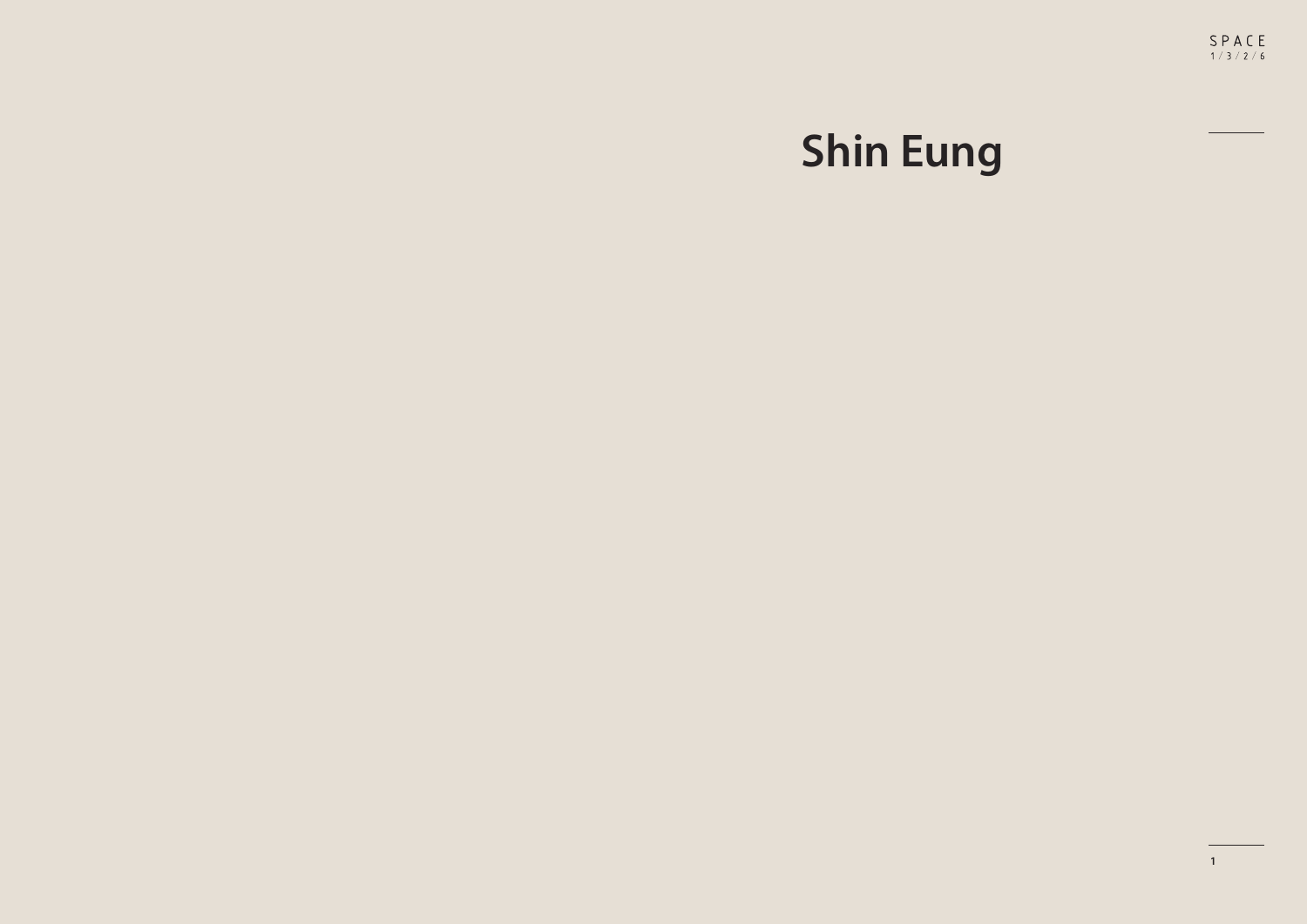**Note**

**Shin Eung**

 Shin Eung explores the vigor and potent spirit of horses― that do not crouch yet they are not predators. The horses that radiate tremendous energy and tackle obstacles inspired the artist. Her work embodies suppressed emotions and desires via the visual language of the mighty horse.

 In competitive society, modern-day individuals constantly deal with series of choices and decisions. They bear heavy burdens of responsibilities and duties in life. The artist incorporates robust horse that is brimful of strength into her work in order to deliver an optimistic message to contemporary viewers.

 The power of the horse that prepares a leap to better future ahead is integral to the oeuvre.

The artist's work transcends the limitations of the flat canvas. The use of three-dimensional objects in her work creates dynamism of vigorous horse jumping out of the canvas.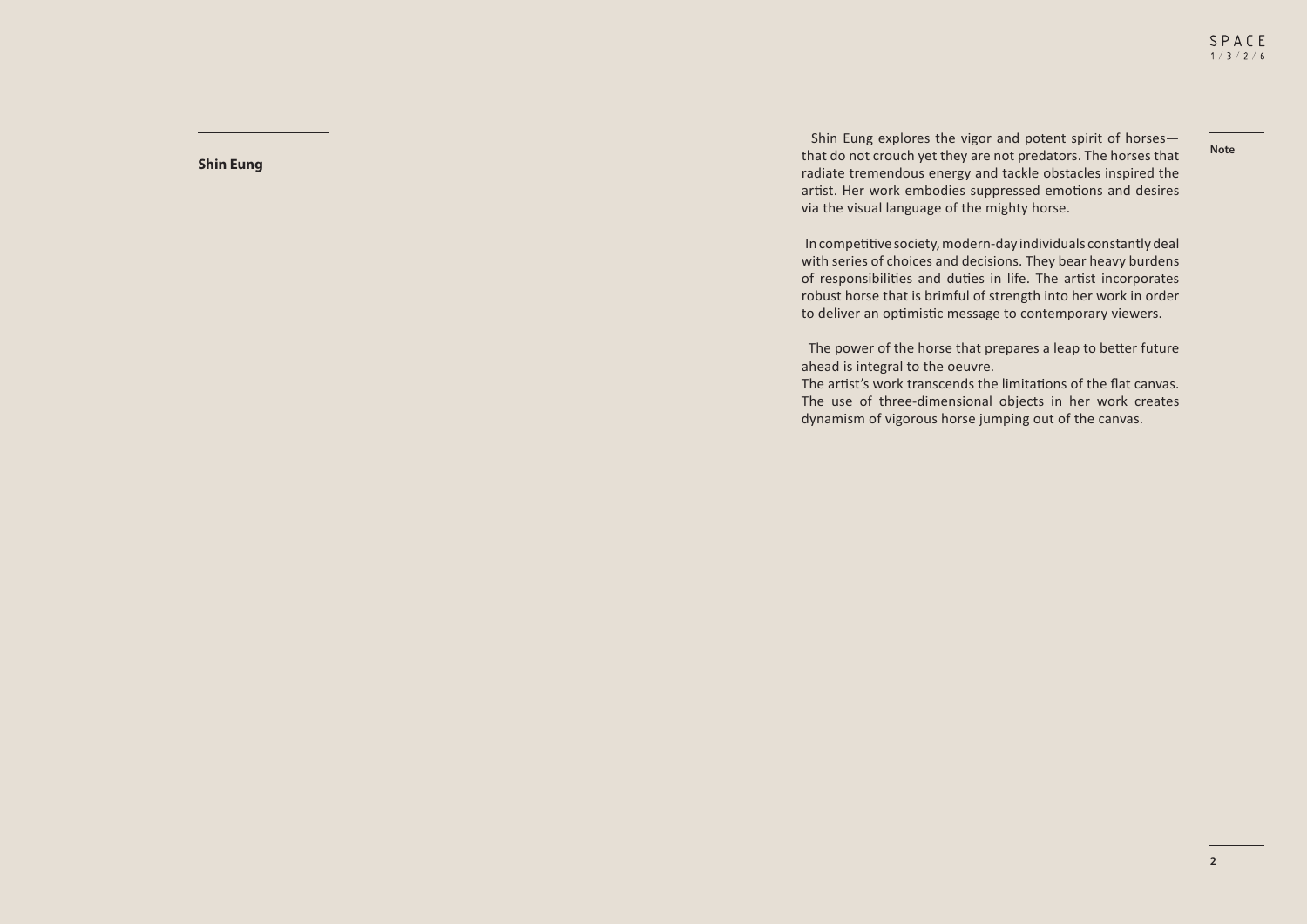**Biography**

## **Solo Exhibitions**

**Shin Eung 1987~**

2017 - Selected Artist Solo Exhibition, Youth Culture Festival 2017 - Invited Artist Exhibition, Gallery Sagye, Daegu 2016 - Invited Artist Exhibition, Gallery Agbe, Jeonju 2016 - Invited Artist Exhibition, Metro Gallery, Seoul

## **Group Exhibition**

- 2018 Asia Contemporary Art Show, Conrad, Hong Kong
- 2018 The 6th Group Innovation, Gana Insa Art Center, Seoul
- 2018 50-50 present Exhibition, Changdong Art Village Art Center, Changwon
- 2018 Cheongdam-dong Zoo, Gallery DOO, Seoul
- 2017 Love day, Gallery Sagye, Daegu
- 2017 Art Exhibition, Bongsan Culture Museum, Daegu
- 2017 ART BUSAN, Busan Exhibition and Convention Center, Busan
- 2017 House Art fair, Seoul
- 2017 The 5th Group Innovation, Gana Insa Art Center, Seoul
- 2017 Icebreaking, Ecorock gallery, Seoul
- 2017 Gyeongnam International Art Fair, Changwon Exhibition and Convention Center, Changwon
- 2017 Daegu Hotel Art Fair, Daegu Novotel, Daegu
- 2017 My Favorite Circus, Gallery AILE, Seoul
- 2017 The 3rd Artist Catalogue Raisonne, Ecorock gallery, Seoul
- 2017 The 5th 'See the Future', Gallery AILE, Seoul
- 2016 The Four Artists Exhibition- 'Nature- Spring, Summer, Autumn, Winter', Gallery Sagye, Daegu
- 2016 The 2nd Yerin Society Exhibition, Metro Gallery, Seoul
- 2016 R=VD, Changdong Art Village Art Center, Changwon